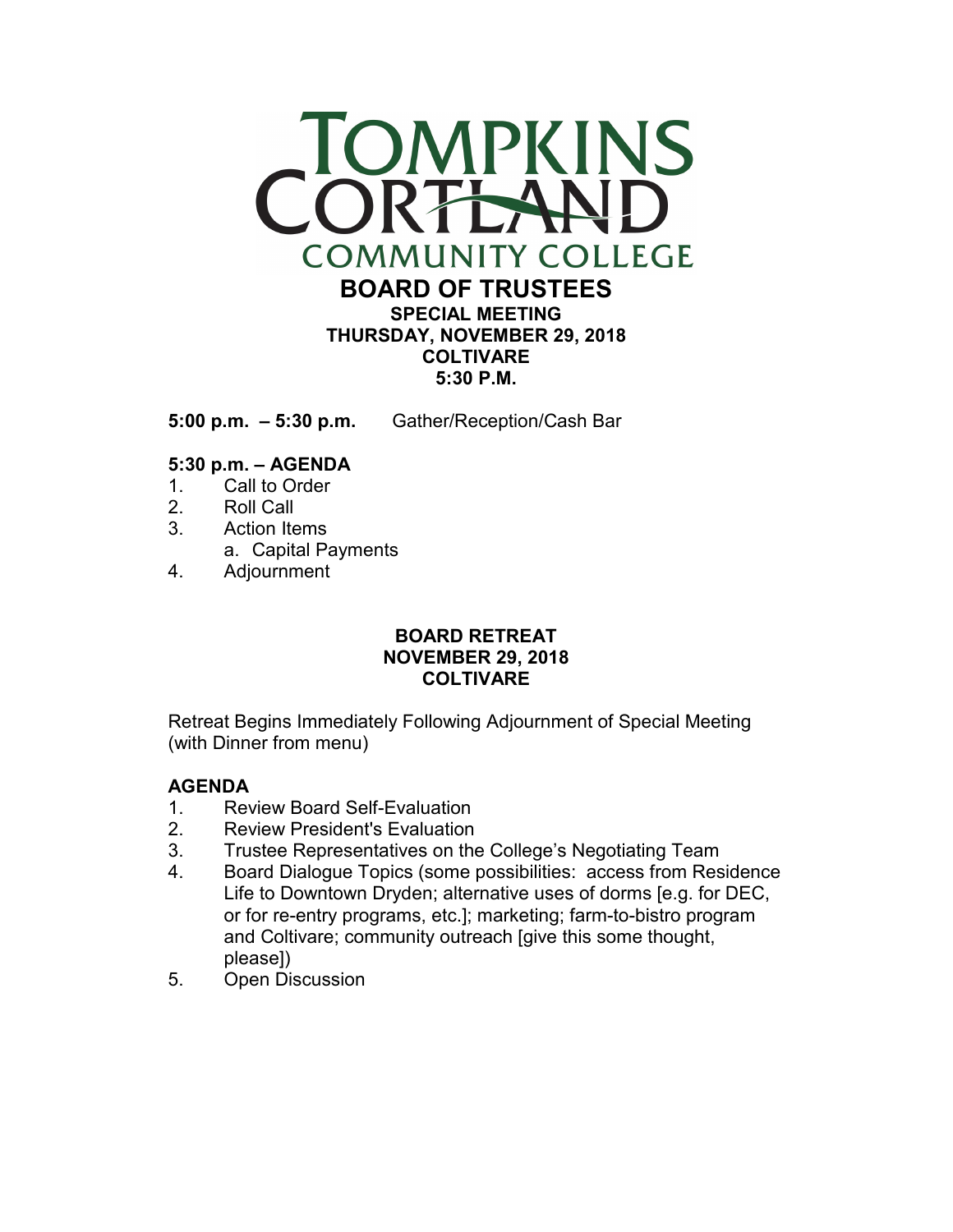#### **TOMPKINS CORTLAND COMMUNITY COLLEGE CAPITAL PAYMENTS - NOVEMBER-DECEMBER 2018**

|                                                                                                               | <b>AMOUNT</b> | <b>SUBTOTAL</b> | <b>GRAND TOTAL</b> |
|---------------------------------------------------------------------------------------------------------------|---------------|-----------------|--------------------|
| <b>Childcare Facility Project</b>                                                                             |               |                 |                    |
| <b>Design Services</b>                                                                                        |               |                 |                    |
| Claudia Brenner Design (PO #31685)<br>Architectural Design Services<br>Invoice #3073 Design, Related Services | \$4,449.00    |                 |                    |
| <b>Total Design Services</b>                                                                                  |               | \$4,449.00      |                    |
| <b>Civil Construction</b>                                                                                     |               |                 |                    |
| All Seasons Excavating (PO #32184)<br>Application #6, Civil Construction                                      | \$46,455.00   |                 |                    |
| <b>Total Civil Construction</b>                                                                               |               | \$46,455.00     |                    |
| <b>Electrical</b>                                                                                             |               |                 |                    |
| Blanding Electric (PO #32185)<br>Application #3                                                               | \$80,226.93   |                 |                    |
| <b>Total Electrical</b>                                                                                       |               | \$80,226.93     |                    |
| <b>General Construction</b>                                                                                   |               |                 |                    |
| Streeter Associates (PO #32183)<br>Application #5, General                                                    | \$123,481.00  |                 |                    |
| <b>Total General Construction</b>                                                                             |               | \$123,481.00    |                    |
| HVAC/Mechanical                                                                                               |               |                 |                    |
| Kimball, Inc. (PO #32186)<br>Application #4                                                                   | \$53,940.52   |                 |                    |
| <b>Total HVAC/Mechanical</b>                                                                                  |               | \$53,940.52     |                    |